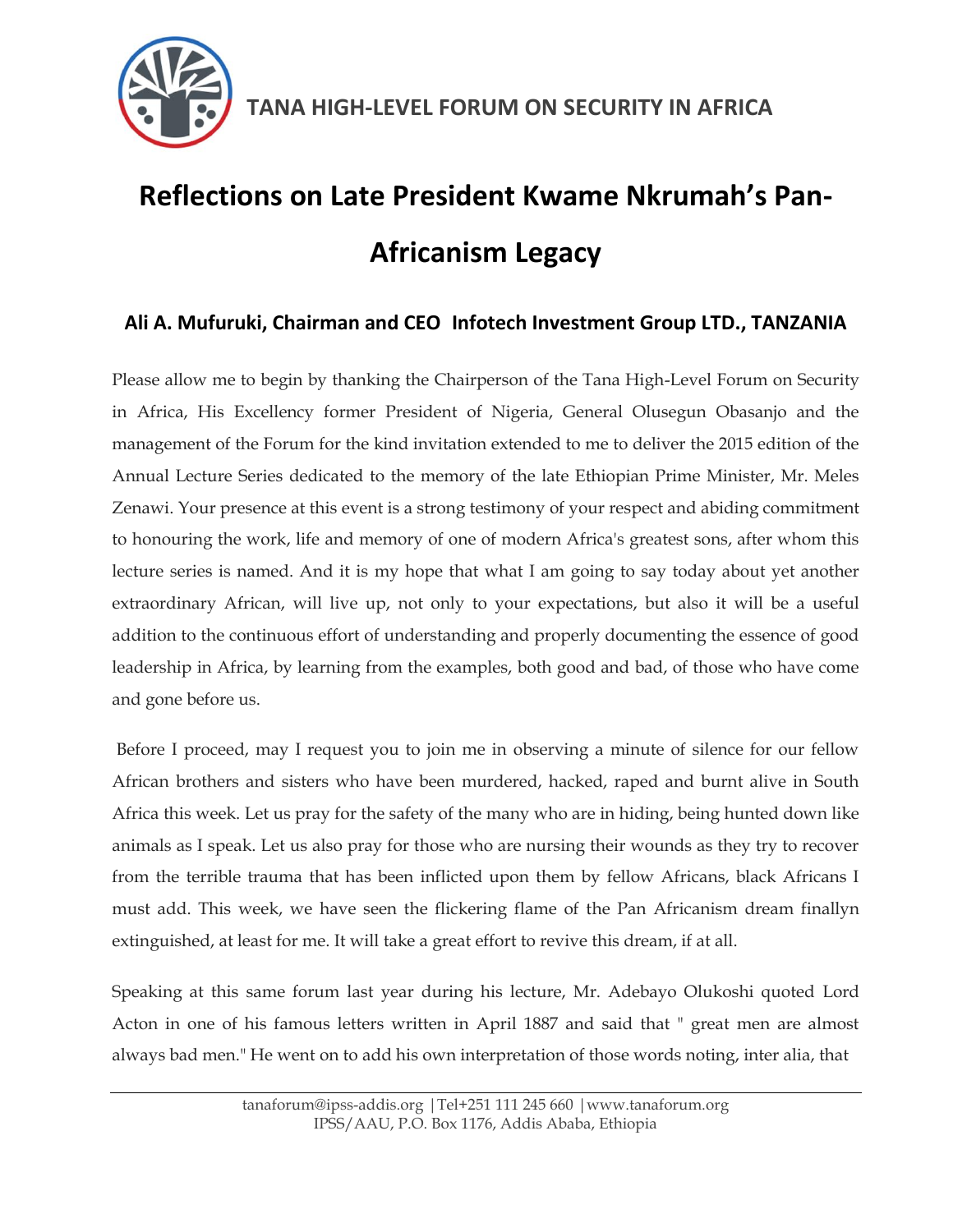

"great leaders are invariably controversial, forceful personalities, ahead of their time and generation." I agree with his observations of human behavior; and, in particular, his characterisation of leaders, because such a definition allows us to have an honest and frank conversation about our leaders and other important personalities whose presence and passing through this world can only be misrepresented at our own peril.

Kwame Nkrumah was a great man of monumental proportions. He was quintessentially inspirational, charismatic with incomparable oratory skills; a political and tactical genius; a brave freedom fighter and capable political mobiliser; a brilliant strategist and thinker who more than anyone in history inspired the fight for political independence across the continent. He was one of the pioneer proponents of the idea of a single, independent and united Africa without colonial borders, an idea whose aspirational and inspirational value has not been diminished by the passage of time. Rather, it will continue to engage future generations as long as that goal of African unity remains elusive.

In this sense, Nkrumah was the foremost and most vocal advocate of Pan Africanism of his time, having famously said on Ghana's day of independence on March 6, 1957, that his country's freedom would remain meaningless as long as other African countries remained under the yoke of imperialism and colonization. Many in his shoes at that time would just have been satisfied with such momentous event as Ghana"s independence but not Nkrumah. It was a very bold, very courageous thing to say, especially on that special day. He was in many ways ahead of his time. He saw the possibility of full independence at a time when the colonial masters were looking forward to holding onto Africa as their property for at least another 100 years. His partners in the struggle for independence thought he was too impatient but he lived to prove them wrong.

I would however consider it a grave travesty of history to speak only about Nkrumah"s glorious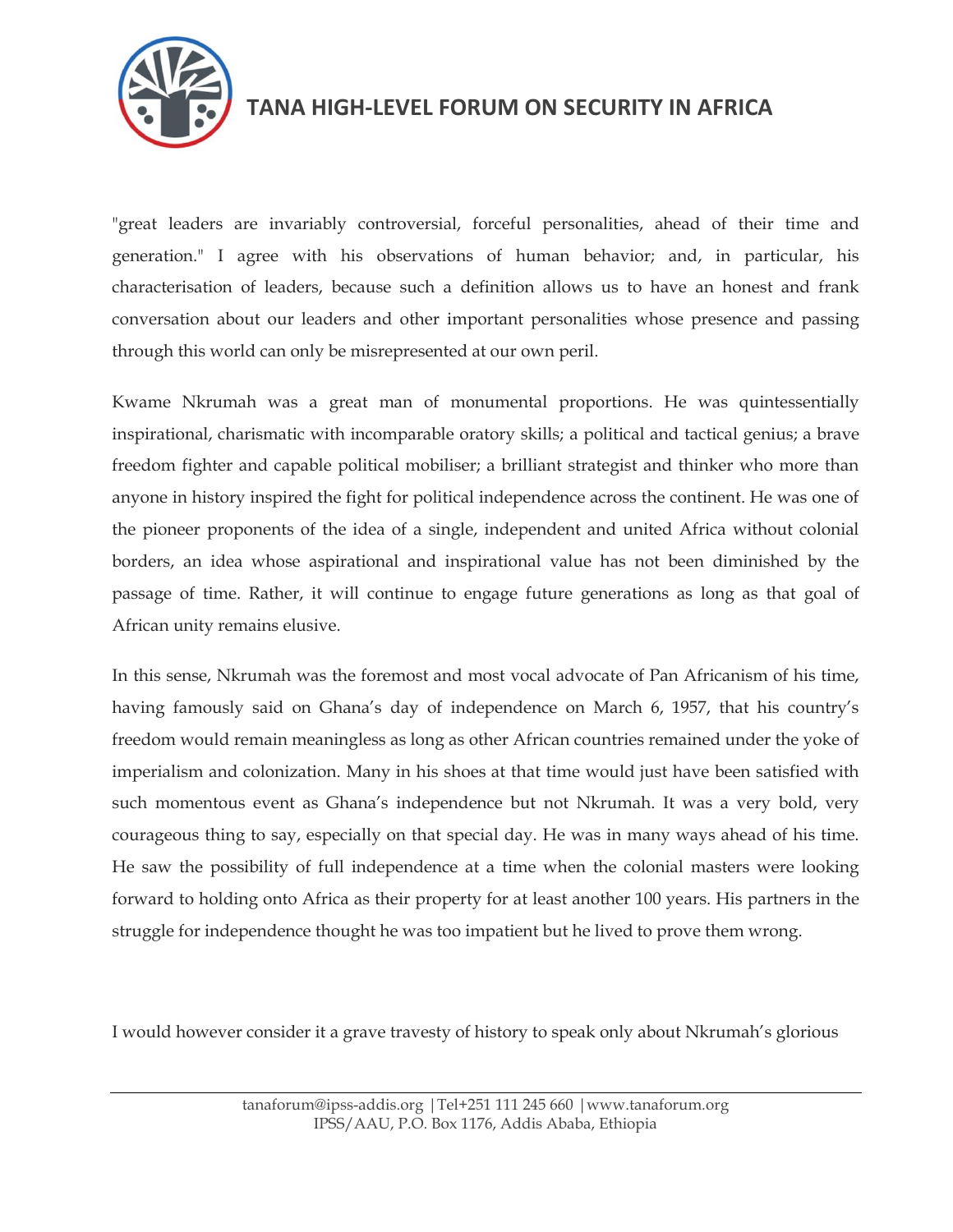

achievements and erase from memory his tragic failings- both as a person and as a leader. In dwelling on the latter, my intention is not to denigrate his accomplishments but to point out how our persona as individuals or leaders can sometimes diverge, with far-fetched outcomes. After all, leaders are first and foremost human beings with our baggage of indulgencies, limitations and failings. So, if we dwell on the life and work of Osagyefo Kwame Nkrumah at the forefront of pan-Africanism, we must also pause to reflect on what he did wrong, or could have done differently if the time and context were different. In my view, Kwame Nkrumah was famously controversial, impatient, arrogant and distrustful of others to the point of being paranoid. Like many leaders, he was forceful not always in a way that his opponents wanted. Perhaps even a small few at the receiving end of his sharp political stick would remember him as a vain, corrupt, dictatorial and ultimately failed African leader. He therefore fits Lord Acton"s characterisation as a great but controversial and enigmatic leader.

#### **Pan Africanism and the Search for Authentic African Heroes**

I must confess from the outset that I am not a good student of history, especially of the political category. My formal training as a mechanical engineer did not prepare me well for this kind of assignment. I have therefore spent the past few weeks reflecting on the history and trajectory of Pan Africanism, from the days of the progenitors of the idea like Markus Garvey, William Wallace, Kwame Nkrumah, to date. I have pondered what pan Africanism meant in different historical moments, past and present; and what the future holds for this contested idea, in theory and practice. I do not, of course, claim any monopoly of knowledge on the subject of pan-Africanism but my active engagements within Africa, from the perspective of a citizen and businessman, spanning over four decades, puts me in the right stead to air my candid views, fully conscious of the controversies that would most likely ensue.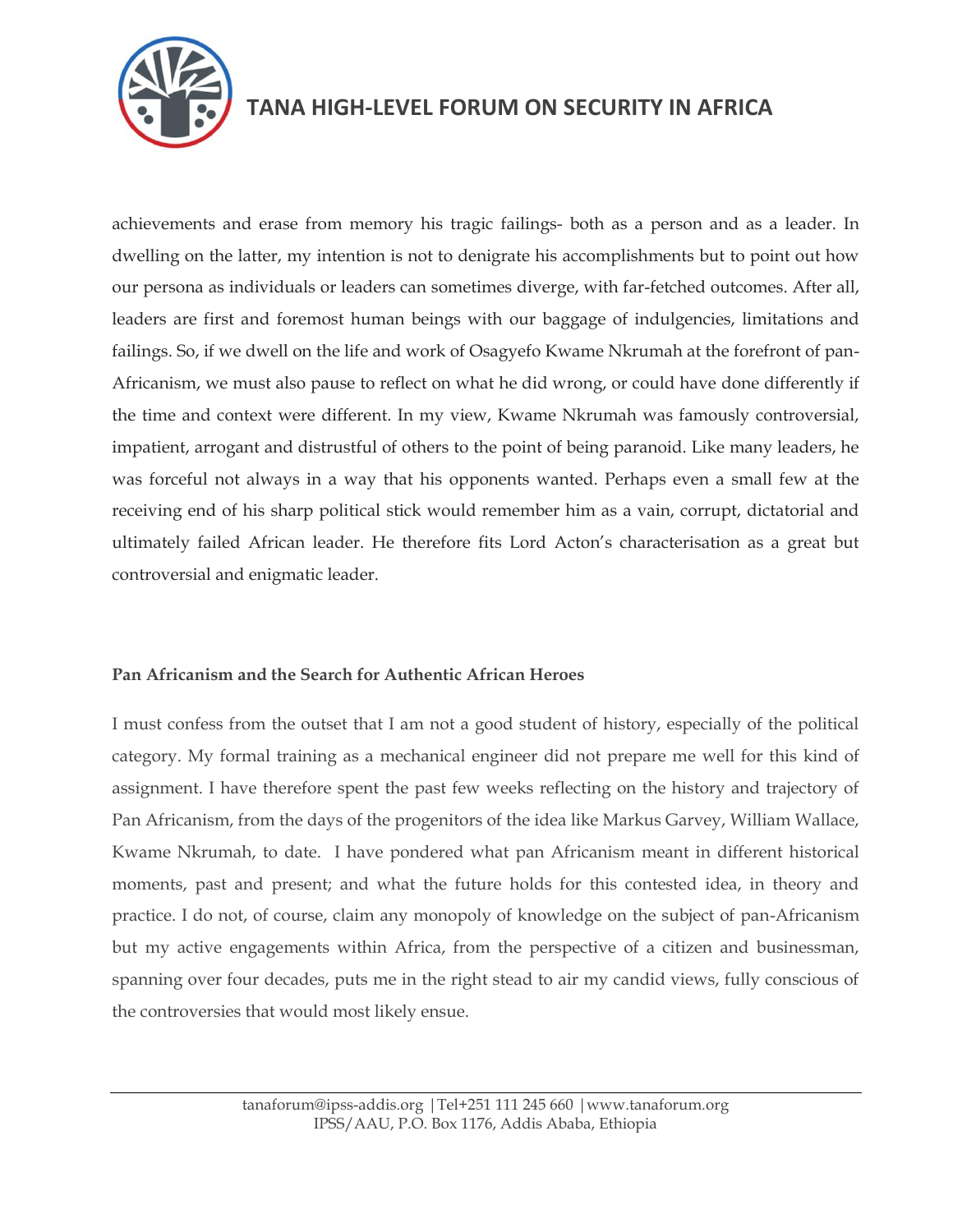

Perhaps laying bare my own ignorance of African history; the kind of dangerous ignorance that I am afraid is shared by many members of my generation of Africans, I was surprised, disappointed and petrified by what I found. Surprised because what I found to be the most disturbing revelations about Kwame Nkrumah have actually been part of the public record for many years. I was disappointed because in reading about Kwame Nkrumah, I had hoped to find a flawless, compelling, inspirational story of authentic African heroism but ended up with one punctuated by a rather cautionary tale of premature celebration of leadership work that is much talked about but was never done. I was disappointed with the rush to glorify outcomes that are more of a creative imagination of the continent's collective hopes and aspirations than accomplished reality. Finally, I was petrified because I doubted very much if the Tana Forum was the right platform, or even the right time, for me to openly share my grim discoveries. I even considered pulling out of this role because it is not my intention to offend anyone so publicly, let alone the memories of a towering figure of modern African history such as Nkrumah. I thank the Forum management for assuring me that this is indeed the right place and the right time, even for an itinerant ideas man such as me to speak and be heard. I am very grateful for those assurances

#### **Nkrumah: The Unmaking of an African Hero**

The focus of my lecture today is to reflect on Kwame Nkrumah's Pan Africanism credential and legacy. In the quest to do justice to the theme, I have gone back in time to look at Ghana's history, in part because I believe that ancient Ghana tells a much more powerful story of Pan Africanism than contemporary Ghana. I have read extensively books written about Nkrumah, including those penned by his admirers and critics alike. I have read his own magisterial speeches, articles and books articulating his views on diverse issues; from those on African independence to the economy as well as his dreams and fears for the continent. I have read articles and books written by objective, neutral researchers and academics whose intention was merely to document as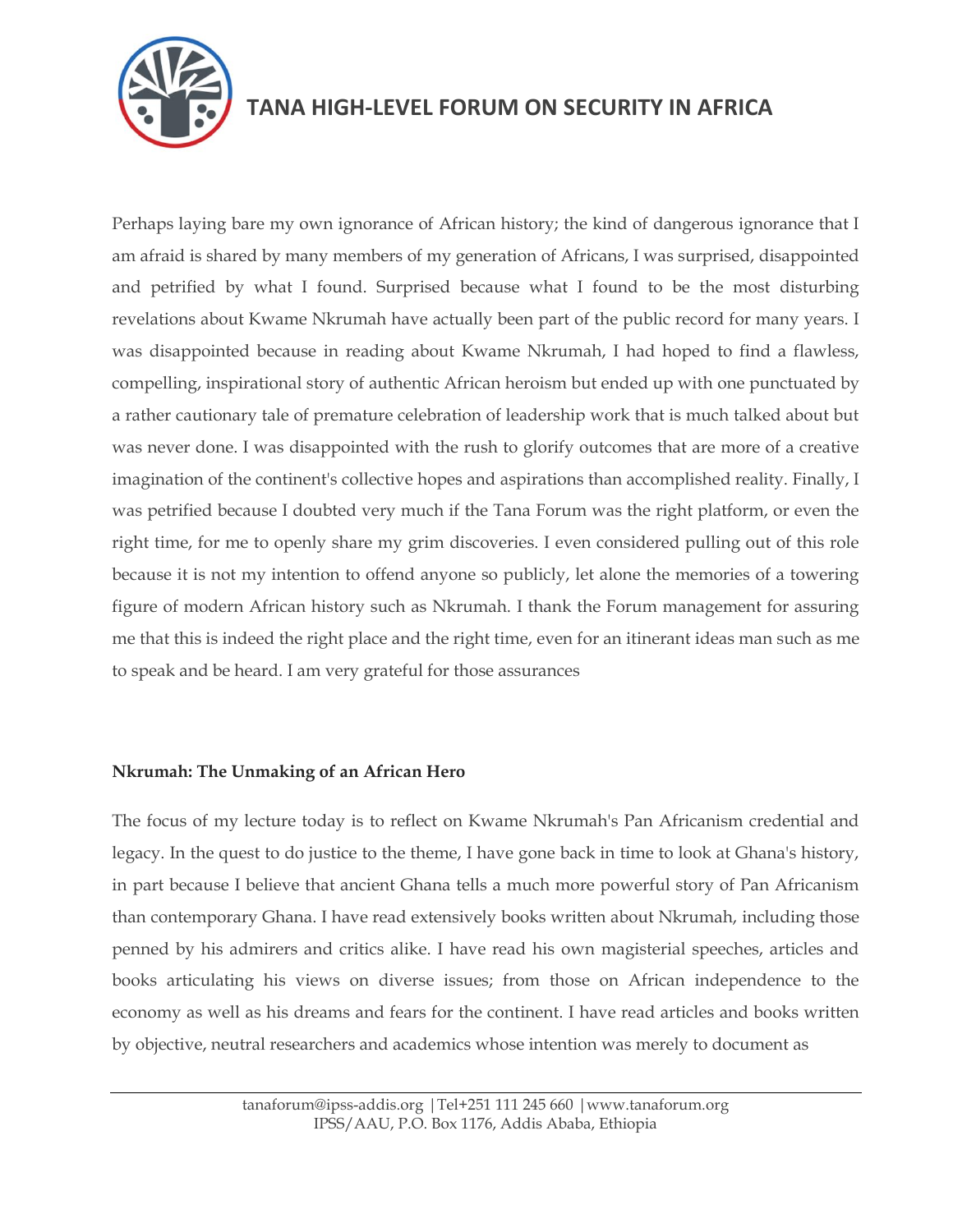

correctly as possible, what happened during Nkrumah's life on this earth, his accomplishments and also where he fell short. It might be that his critics were rather unsparing, even impatient as

he too was, to appreciate the demands of the moment that Nkrumah and several of his first generation peers lived, and what such times demanded of leaders. In one instance, one commentary lamented that: "[Though] he effected Ghana's independence and for a decade was Africa's foremost spokesman, his vainglory and dictatorial methods brought about his downfall in 1966, with him went a discredited and tragic figure in African nationalism." In equal measure, it might be that his admirers and loyalists were too happy to bask in the excitement of Nkrumah"s popularity to see his shortfalls.

Most writers break down Nkrumah"s life into four sections beginning with his early years that continue up to his graduation from University in the US and the beginning of his political awareness when he moved to the United Kingdom. The second part sees him return home from the UK in 1947 to become a member of the Gold Coast political movement up to 1957 when Ghana became an independent country under his leadership as Prime Minister. The third period comprises the years of Nkrumah"s rule over Ghana up to his ouster from power in 1966. Finally, his last six years of exile, sickness and death at the unripe age of 62 years in 1972.

As I searched for Nkrumah"s pan Africanist credentials, I had to focus on the third period of his life, between 1957 and 1966 when he was President of newly independent Ghana; and for all intents and purposes, the undisputed leader of Independent Africa. The momentous political, social and economic events his home country, and across Africa, during this period capture most accurately, in my view, what Kwame Nkrumah was as a person and as a leader of his people. Let me share with you, chronologically, how the defining events of that decade have been captured by historians.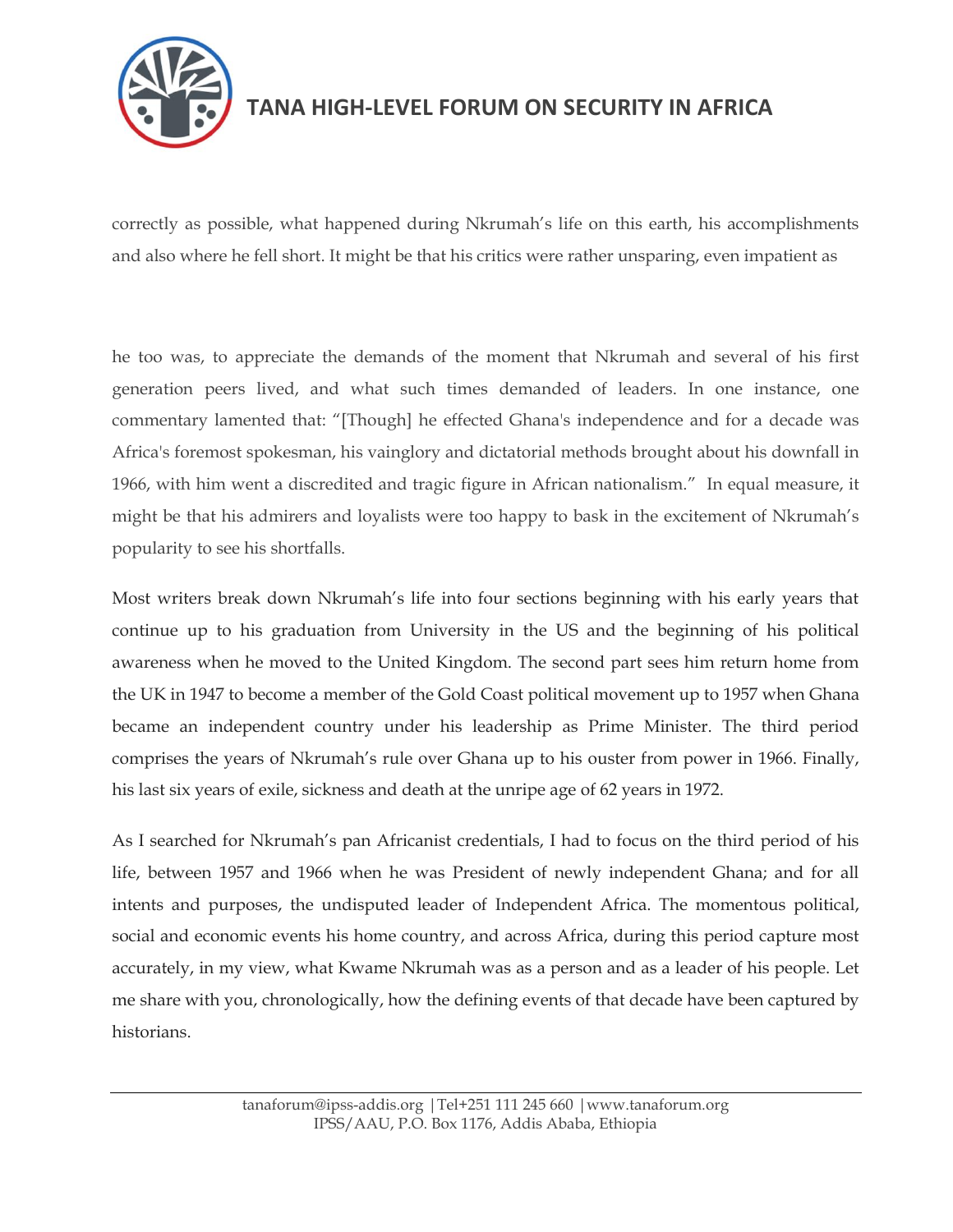

#### **1957**

Immediately after independence, Nkrumah embarked on a campaign to give himself maximum political power that would soon see him rule his country unchallenged and unrestrained. He amended the 1957 constitution by removing the special entrenchment clause giving the legislature that was already dominated by his political party CPP, powers to effect any constitutional changes ]

it deemed necessary and these followed in short order: abolition of regional assemblies; dilution of clauses designed to ensure a non-political and competitive civil service; appointment of friends, tribesmen and political followers into the upper ranks of public service; and the creation of an obedient and dominant party majority in the assembly.

In the same year, Parliament passed the Deportation Act. Although it was supposed to be applied to non-Ghanaians whose presence in the country was deemed inimical to the public good, several of those deported were actually Ghanaian citizens both by birth and by law. The law, worse still, set a precedent for the deportations and revenge deportations that Nigerians, Ivorians and numerous other African countries were to engage in many years later, disrupting the livelihoods of millions of people. Each event, in my view, dealt a devastating blow to the Pan-Africanist dream of a united and free Africa.

#### **1958**

Parliament passed the Preventive Detention Act that gave the PM powers to detain people without trial for up to five years. Many of Nkrumah's political opponents were either silenced by or detained under this law; including erstwhile political comrade turned opponent, Dr. Joseph B. Danquah, who was detained and sadly died in Nsawan prison several years later, in February 1965. Several others, including Kofi Abrefa Busia, fled the country only to return to lead the country very briefly after Nkrumah"s death.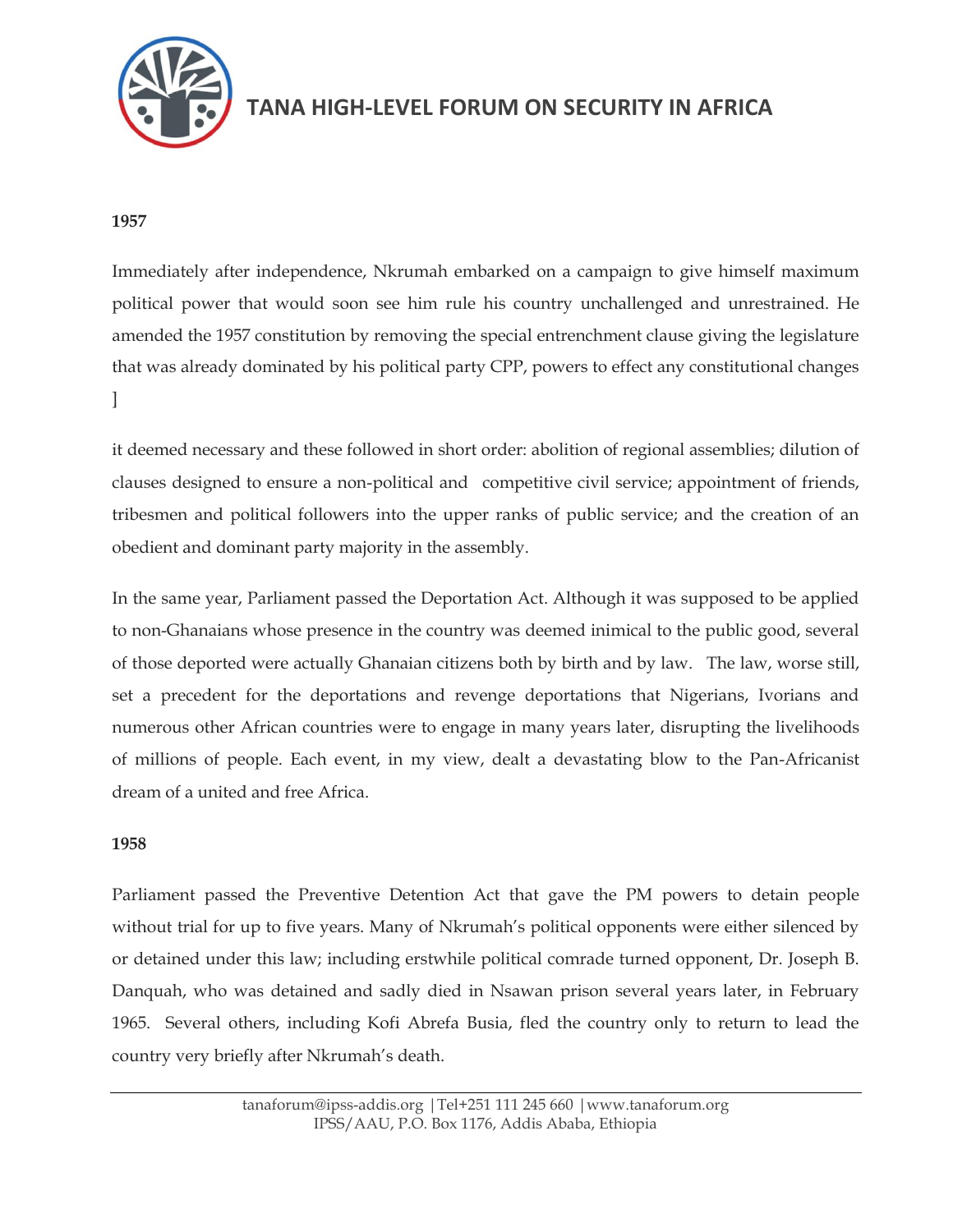

#### **1960**

Three years after Ghana gained independence, it became a Republic and Nkrumah as first President. In 1961, he declared himself President for Life and the Convention People"s Party, CPP, became the sole political party allowed to operate in Ghana. By 1964, other arms of government, including the judiciary and police were purged of anyone suspected to be disloyal to Nkrumah and the ruling party, CCP; including using a referendum to obtain constitutional powers to dismiss any judge. The following year, in 1965, Nkrumah and his party used their majority in the

Parliament to pass an Act that there would only be one candidate for president in any election, and naturally, that one candidate would be none other than himself. It was no wonder that the usual pomp and pageantry that ushered Ghana into independence and make it a bastion of selfrule in Africa virtually lost its shine by the time elections were held in 1965.

The paradox, for me, was that Nkrumah"s victory- perhaps deserved- was secured by political chicanery and legal manipulations; the absence of any formidable opposition to his rule. Of course, 1965 was the same year of the biggest and most important international event to be hosted by Nkrumah and the people of Ghana; the Summit of the Heads of States and Governments of the OAU. Amid concerns that Nkrumah had turned the very ideal of African unity on the head, the summit turned out to be a total failure as nearly half of the invited leaders of freed African countries declined.

#### **1966**

In February 1966, less than six months after his re-election as president, the military overthrew the CPP government while Nkrumah was on state visit to Beijing, China, and on his way to Hanoi,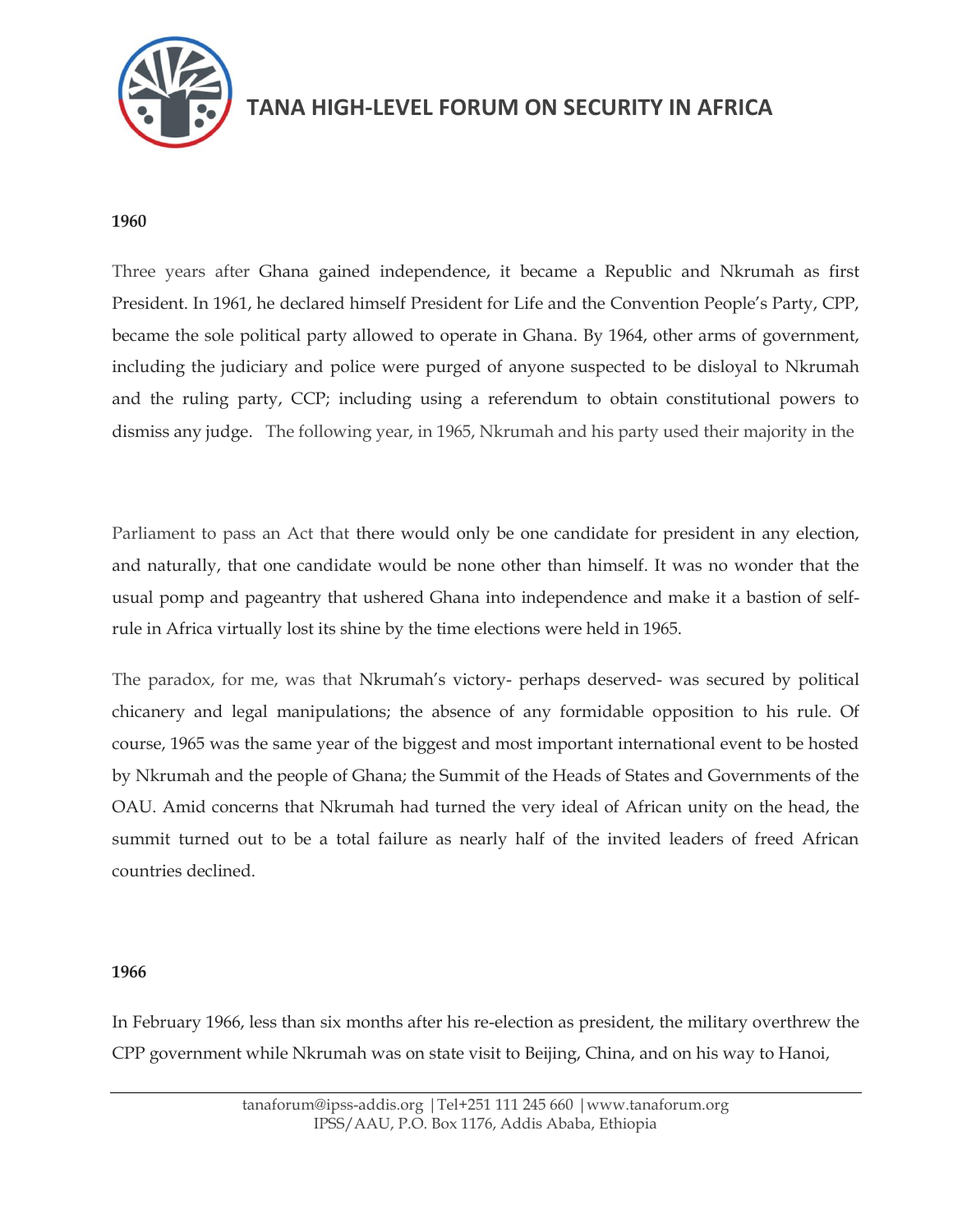

North Vietnam, on what he called a peace mission to mediate a peaceful end to the Vietnam war.

#### **The Final Days of Kwame Nkrumah**

By the time Kwame Nkrumah lay dying in his hospital bed in Romania in 1972, he was a broken and lonely man; long forgotten by most of Africa and the world at large. His ouster from power by the military six years earlier had attracted only muted protests from a few African capitals, most of them half-hearted in their nature and content. So complete was his abandonment by former political partners, erstwhile admirers and even friends that there seems to be no record of a single African Head of State who paid him a visit during his long stay in hospital. When news of his passing finally broke, a collective sigh of relief swept through African capitals and elsewhere in the world. There was no public mourning for the man who not so long before was celebrated as

a towering hero of the fight against colonialism and imperialism and a fierce campaigner for the unification of all independent African states under one government.

By the time of his death, on April 27, the man once referred to as the Redeemer, the Messiah, the future "president" of a United Africa had been reduced to an inconvenient that nobody wanted or really missed. Even his final wish for his body to be embalmed and preserved (like that of Lenin) or failing that, to be cremated and his ashes strewn in rivers, streams, deserts and savannas across the African continent, could not be granted. Upon his death, his body was flown back to Ghana were he was quietly buried in his village of birth.

I am afraid to say, for the umpteenth time and with utmost respect for Kwame Nkrumah himself, the most profound empathy for members of his family, close relatives and friends, and for the peoples of Ghana and Africa, that it is about time we put an end to our obsession with Osagyefo Kwame Nkrumah; or indeed those leaders whom we trusted with our collective patrimony and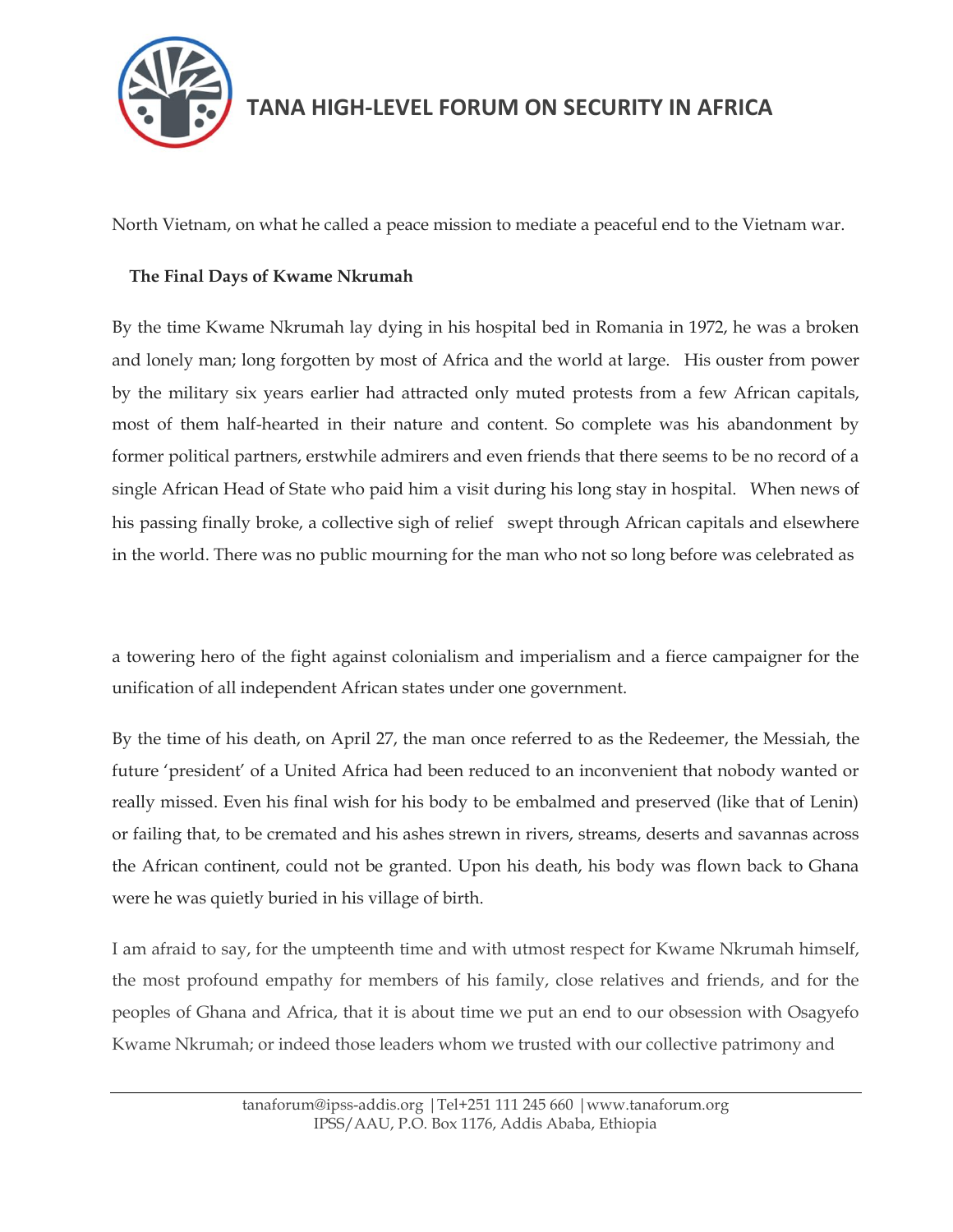

lives but turned around to trample upon our liberty, rights, welfare and development. In my opinion, some of those larger-than-life imageries of Nkrumah as a hero, state builder and pan-Africanist *par excellence* needed to be revisited, and retold in the light of some of the discomforting facts that have long been in the public domain. My take is that on the balance, several of his actions in the service of his country, in particular, and the continent, as a whole, dealt pan Africanism a heavy blow. By omission or commission, Nkrumah was not alone in causing this damage to the cause of Pan Africanism. Many who knew Nkrumah personally, including Tanzania's founding President, Mwalimu Julius Nyerere, acknowledged that he was very serious about African unity. But, then, also several of his contemporaries; leaders of modern Africa during the first decade of independence loathed and resented the constant advice from Accra.

Then, or even now, no leader wanted to have anything to do with the idea of surrendering their hard-won sovereignty to a greater union (of Africa). Precisely as the new states consolidated their own positions, and as the idea of a pan-African "union government" became less and less a practicable proposition, Nkrumah's fixation with the same cause grew. Mwalimu Nyerere was quoted saying more that a quarter century after Nkrumah's death that he (Nkrumah) sincerely resented Africa's weakness and sought to prevent its "Latin-Americanization." But, then, his methods, his ambition, and the ill-defined nature of his goals doomed the obsession. The "Union Government" became a forlorn hope in Africa, then and now. With that Ghana's own diplomatic stature eroded until when in 1963, the country was even denied a position of eminence in the new Organization of African Unity, OAU. Nkrumah's economic management methods were equally unimpressive.

By 1965, eight years after it became independent, Africa's richest colony at the time of independence had less than USD 500 million in its reserves and was already teetering on the brink of bankruptcy. Corruption in government was rife and some claim it went as high up. Social discontent was widespread, even in Nkrumah's strongest constituencies. When the military putsch came in 1966, one of the very first in a long sequence of coups, few were surprised.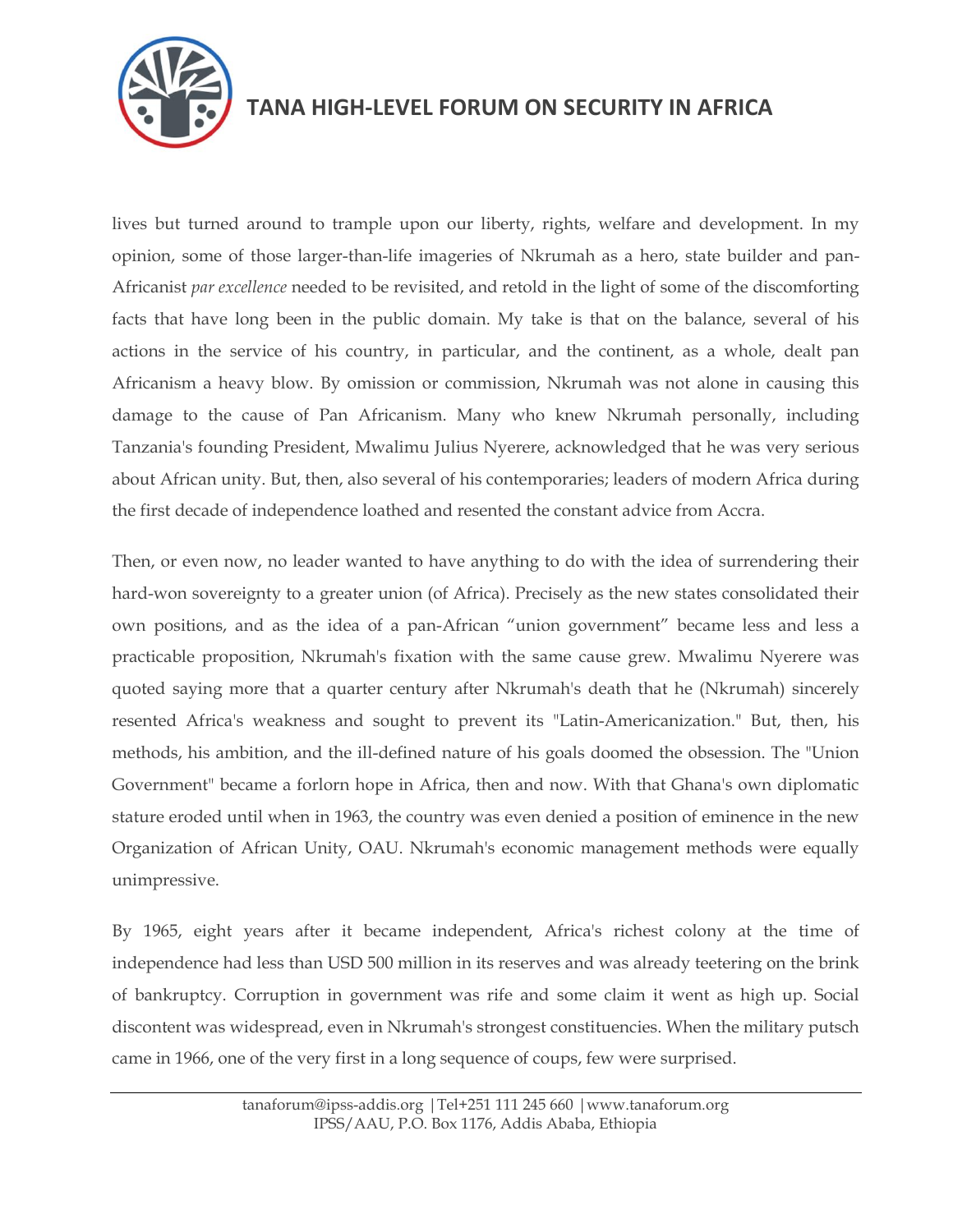

Some writers have suggested that the career of Kwame Nkrumah must therefore be seen in the context of the Africa of his time, which sought a dynamic leader but neither made provision for effective checks and balances nor put in place the structures that would make possible the common goal of continental unity. They go on to say that Ghana's- and, by extension, Africa'svery inadequacies initially made them insensitive to Nkrumah's failings, conspicuous among which was the ever-widening gap between his rhetoric, which called for a socialist revolution, and his practice, which aligned itself to the worst aspects of tribal and capitalist traditions.

You must be wondering why I have not mentioned as emphatically, the many good deeds of the Nkrumah rule, such as the visionary infrastructure projects including the Volta Hydroelectric dam, the highways, the industrialisation drive, the massive school enrolments, the vocal and material support for African liberation; including the decision to rescue Sekou Toure government from the livid French following Guinea"s decision during the 1959 Referendum to stay out of the French Union, etc. Well, I am mentioning them now albeit as a mere anecdote. Except, perhaps, for his unprecedented support for Toure's Guinea, such are not acts of heroism but rather what we should expect of any African leader worthy of the position. I am conscious of the risk I am taking urging us to take another flipside view of one of the most admired person in Africa, if not the world. This, after all, is the same Nkrumah who was voted Africa's Man of the Millennium by BBC World Service listeners in the year 2000, described no less as a "Hero of Independence" and an "international symbol of freedom as the leader of the first black African country to shake off the chains of colonial rule".

All this may be true, but I believe it is high time we raised the bar for measuring heroism in Africa. It is high time we started taking ourselves more seriously, demanding more of ourselves as a people and even more of our leaders. It is high time we let our leaders and the world know that for them to qualify as our heroes, their record must stand the test of time, the scrutiny of emotionally disengaged historians and yes, the moral judgement of itinerant ideas men like me who, 50 years from now will be standing before a distinguished audience such as this, ripping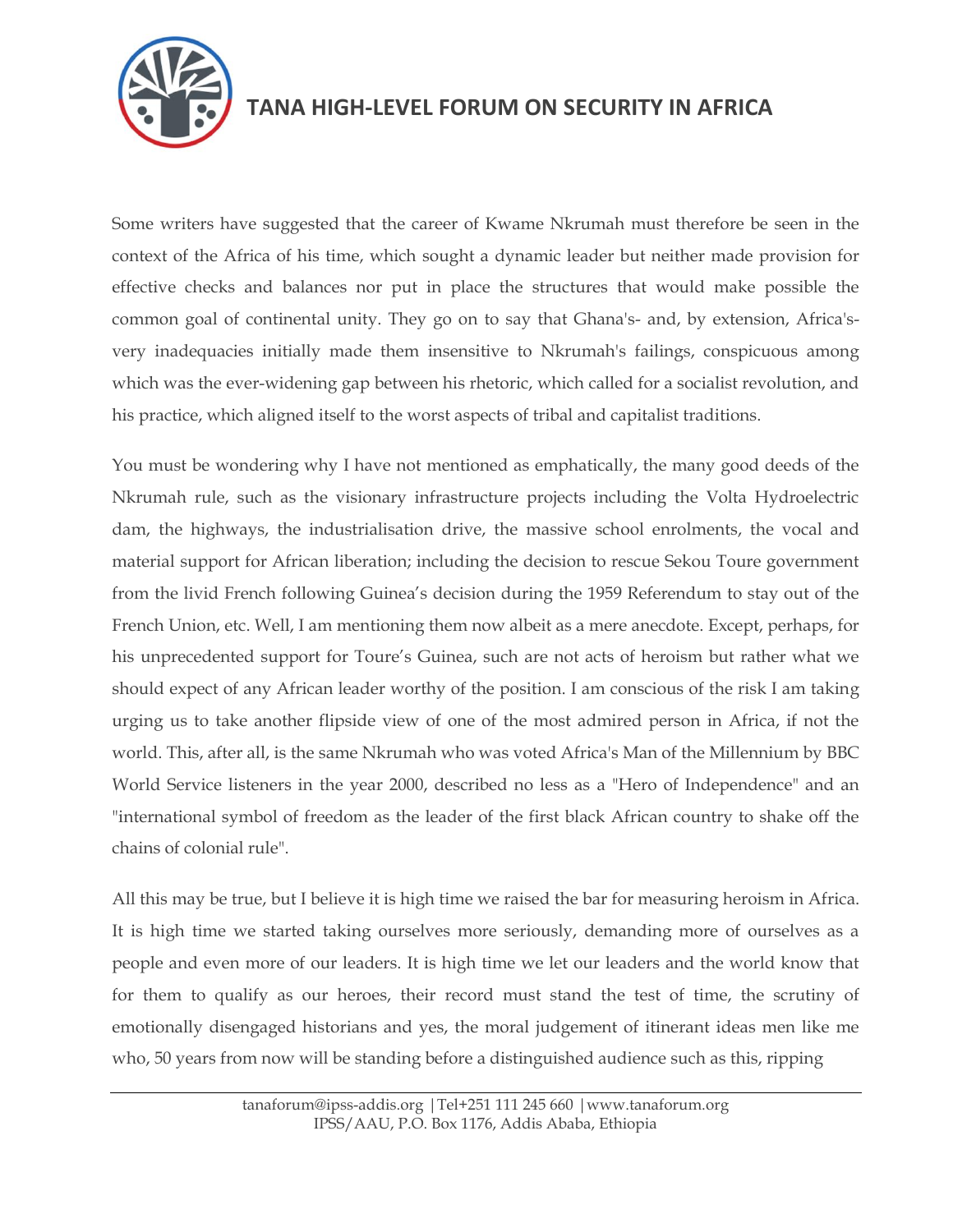

apart the legacies of some of our present day leaders.

If there is one enduring lesson we can learn from the Nkrumah years, let it flow from a serious reflection on the true value of his legacies as an African hero; not one determined by knee-jerk standing ovation for mediocre performance. By following the latter path, we ourselves contribute both to the erasure of genuine cases of authentic African heroism but also lower the bar by which we should measure the performance of the present or future crop of African leaders. After all, Africa has no shortage of real heroes; and Ghana has contributed more than its fair share of equally deserving heroic African leaders, statesmen and Pan Africanists from Osei Tutu to Opoku Ware. These towering figures spared no effort in building an all-inclusive environment where the will and rights of the people were upheld, respected and defended.

The leadership lesson I am drawing from the story of Osei Tutu's and his successors' masterful consolidation of a strong confederation comprising numerous culturally diverse minor states that were allowed to exercise internal self rule, living by their own customs under their own local chiefs; the creation of an effective state council to which the confederate states were represented and each chief guarded his prerogative jealously against encroachment by the central authority came about because they had learned from the mistakes of the empire's earlier conquests of the Akan tribes that sought to forcefully subjugate and assimilate defeated states. This exemplary magnanimity in the exercise of political, economic and military power by the pre-colonial leaders of Ghana is what enabled their state to grow easily and remain strong and peaceful for a long time.

This lesson was totally lost on Nkrumah when he quickly rose to become leader of independent Ghana and Provisional President of a fabled United African State as some of his Pan Africanist admirers proclaimed. Not surprisingly, it led to disastrous consequences for him personally, for the people of Ghana and it dealt a deadly blow to the flickering flame of the Pan Africanism cause. Now, the inconvenient truth that we are facing today, Distinguished Ladies and Gentlemen, is that Pan Africanism may be alive but certainly not well enough; not the least in view of the ugly events in South Africa this week.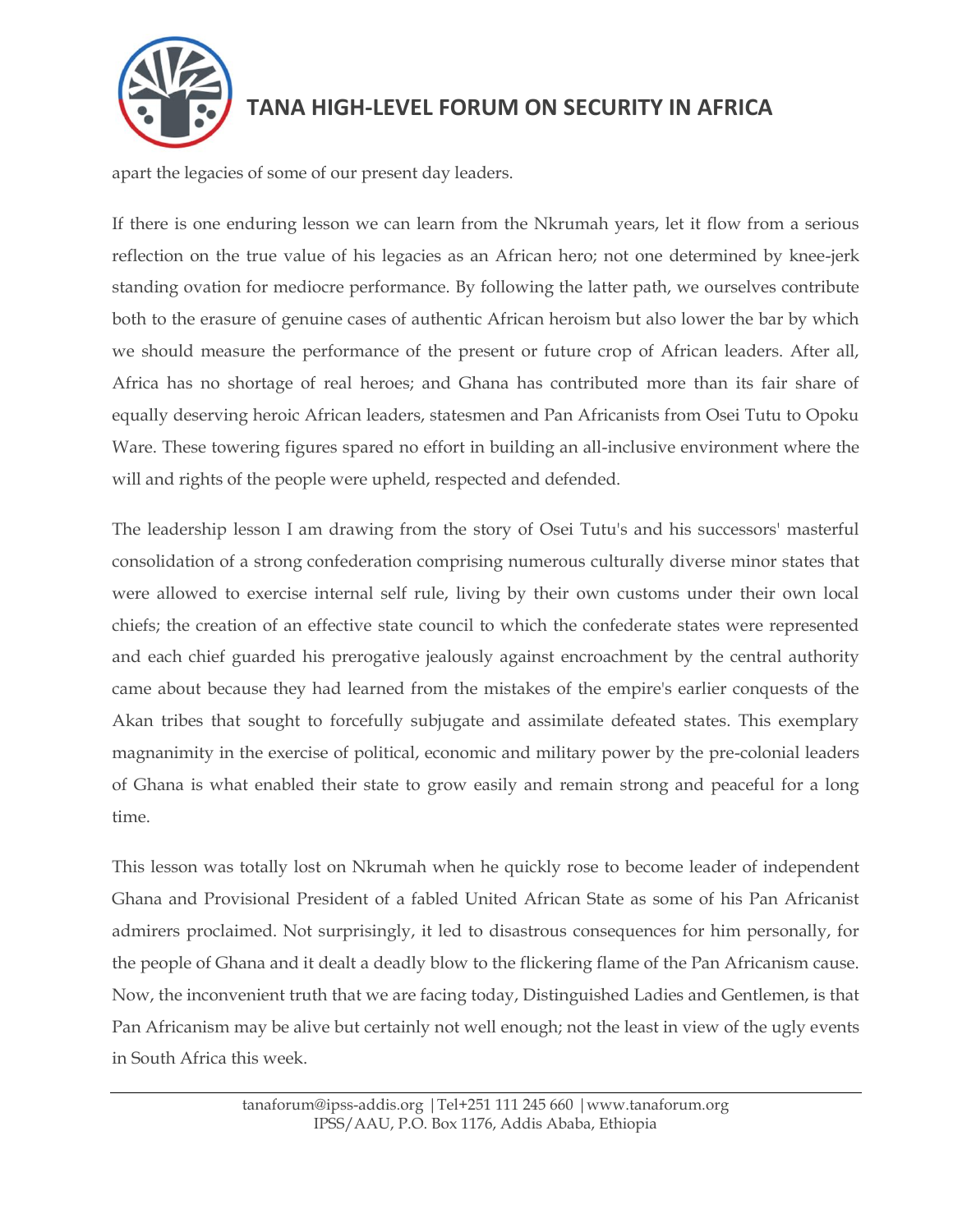

The blame for the destruction of this noble aspiration lies squarely at the feet of our leaders, Nkrumah being one out of several others who played a key early role in the unraveling of that dream. When Nkrumah made his final speech at the OAU summit in Accra in 1965 calling for all independent African states to unite under one government, the continent had, in all, 33 memberstates. In October this year (2015), we will celebrate the 50th anniversary of the Accra Summit of the OAU not with one unified African government but 54 fiercely independent ones sworn to maintaining the status quo, for the most part, including respect for the sanctity of controversial borders inherited from former colonial masters.

We will celebrate this anniversary with an African Union establishment in Addis Ababa that is still struggling with raising money to finance its activities, including such pressing ones like peacekeeping, managing refugees, and mobilising quick and adequate responses to emergencies such as the outbreak of Ebola Virus Disease (EVD), All of these shortcomings are occurring amid telltale stories of impressive economic growth buoyed by the discovery of vast amounts of mineral wealth across the continent. Very likely, even, we will mark this 50<sup>th</sup> anniversary with the usual long speeches made in the ballrooms and plenary hall of a building that was donated to us by our Chinese friends, even though Nkrumah had imagined a proud, powerful, united and prosperous Africa that would not be dependent on handouts from outside.

On the converse, this anniversary will be marked quietly by more than one billion Africans who continue to face extreme difficulty while crossing the borders of other African countries, at a time when Africa has responded to the globalisation call by declaring itself open for business; open to all, but not fellow Africans. We will mark this historic moment against the backdrop of attacks on black immigrants by black Africans in South Africa that are going on as I speak. We will still have fresh memories of the mass deportations of Rwandan refugees by the Tanzania government in 2014 just as we will pretend not to be haunted by the planned deportation of Somali refugees by the Kenya government bent on spending hard-earned money to build high walls ostensibly to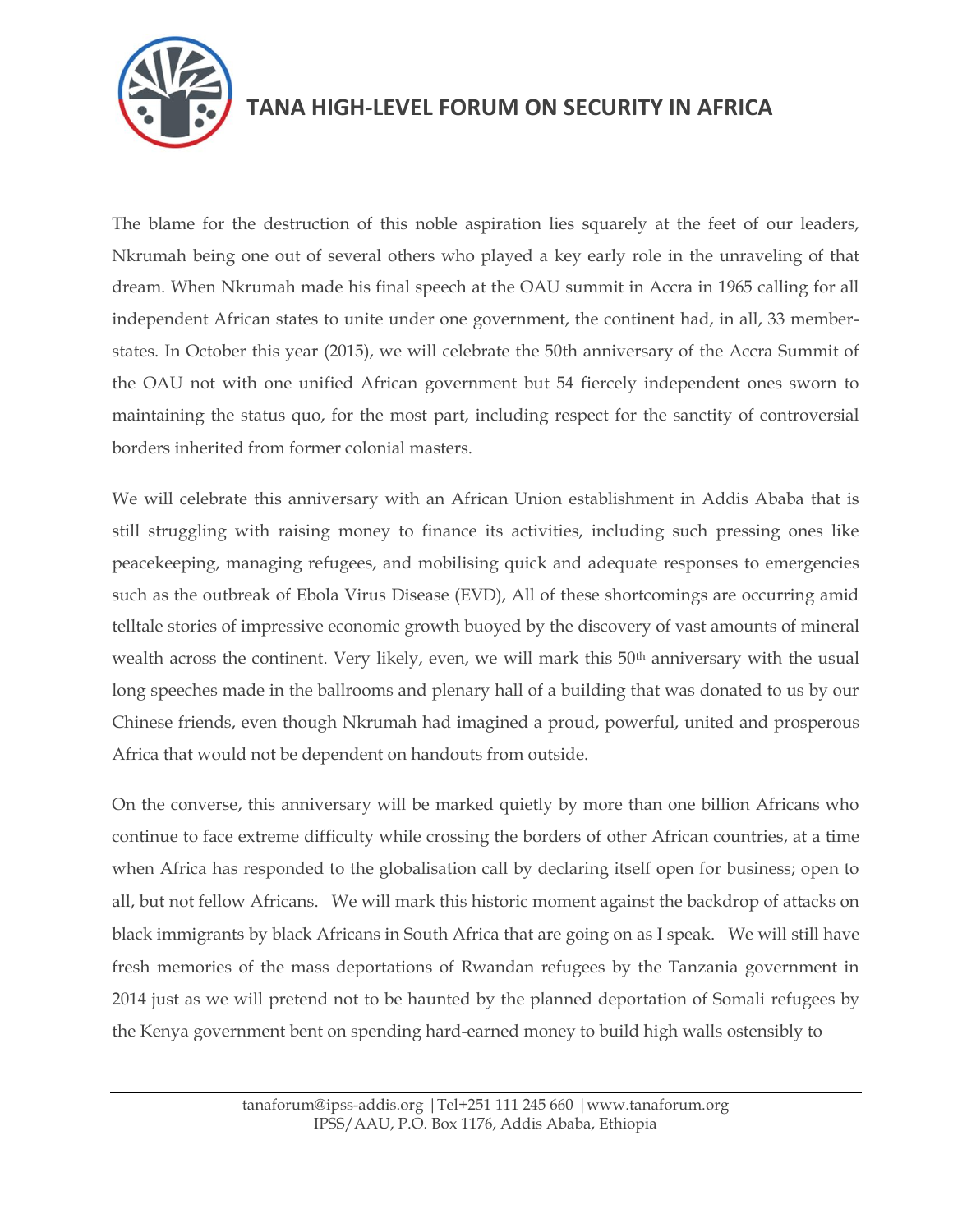

deter migrants. Finally, we are approaching this anniversary as a continent that is unwilling to expand trade among its members, so much so that the regional trade bodies we have established over the years, SADC, COMESA, EAC, EMOUA, ECOWAS cannot function without support from benefactors in distant places. We call it "aid for trade" and take it happily from our development partners. Five decades after Accra, we have so little to show for the African unification project; nor even a symbolic continental visa free regime! So much for African compassion and brotherhood; so much for Pan Africanism

#### **Conclusions**

Let me conclude by saying this. Kwame Nkrumah, with all his imperfections, played his part. His place in history has been secured for better or worse. But we must also not forget Mwalimu Nyerere's warning in his speech on the event marking 40 years of Ghana's independence in 1997, when he said that "Africa without unity has no future in this world". History has taught us that Nkrumah"s one government for all of Africa may not be a realistic goal in today's world order. However, it is our duty to craft a form of a union that works for Africa in the current global setup. It is not too late and we cannot afford to fail.

And when it comes to picking our heroes, let us be careful to give honour to whom it is due; only those who made a meaningful and lasting contribution to our lives and to our quest to reclaim a dignified place amongst the rest of humanity. For me, Osei Tutu and Opoku Ware rank amongst the best leaders Africa has produced in the past 2000 years. They were masterful empire builders, wise leaders who cared for their people. The kingdoms they built lasted hundreds of years. They were Ghanaians; they were Africans.

Today's African leaders can learn a lot from them, their leadership qualities and experience. Current and future generations of Africans can draw inspiration from their accomplishments.